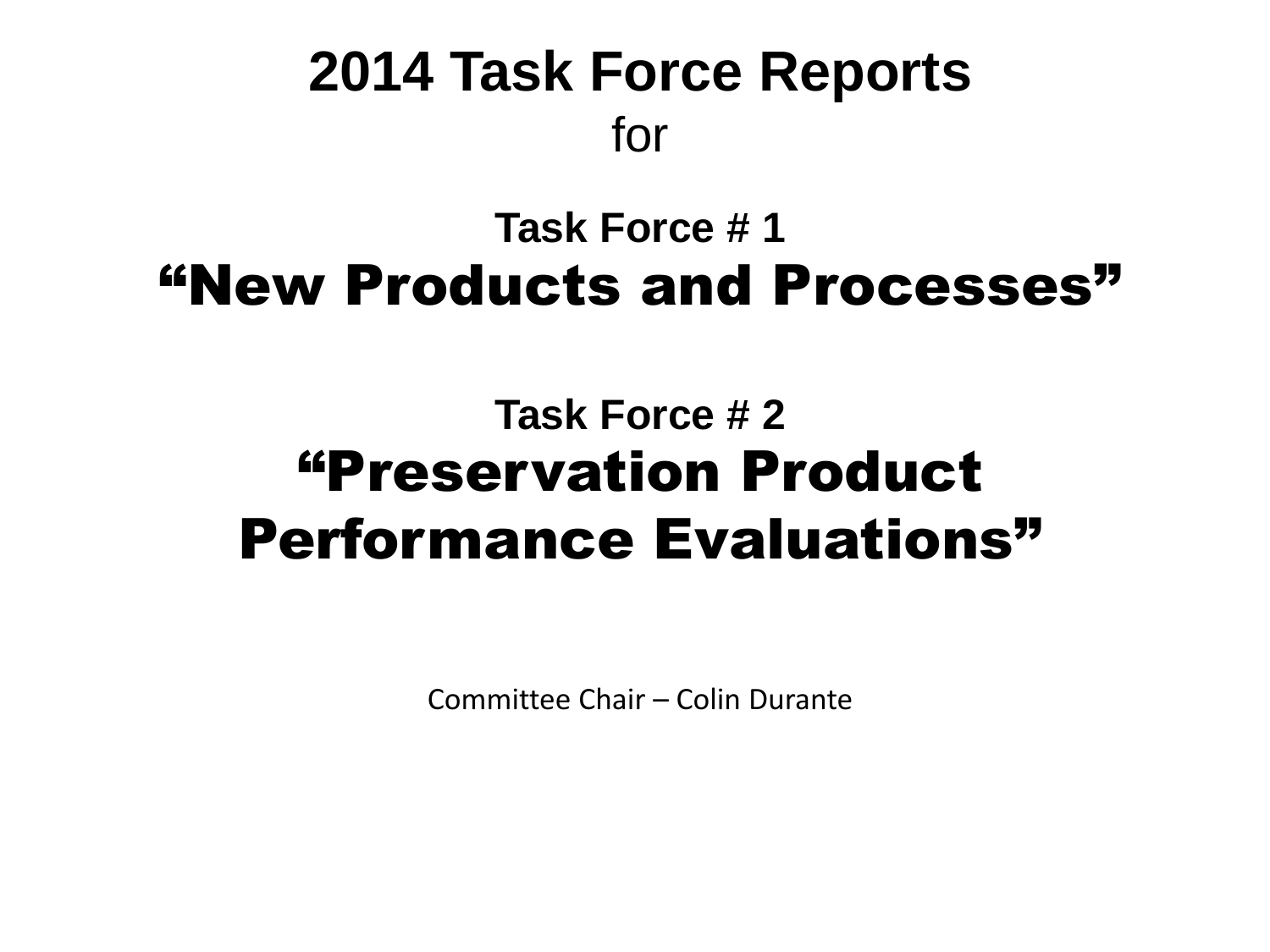## **Task Force 1 "New Products and Processes"**

**Work Scope:**

- 1. Collect new product / process data from agencies.
- 2. Develop a procedure.

**Deliverable Products / Expected Completion:**

- **1. All States have new product submittal process.**
- **2. States have varying methods to implement trial use of new products and processes.**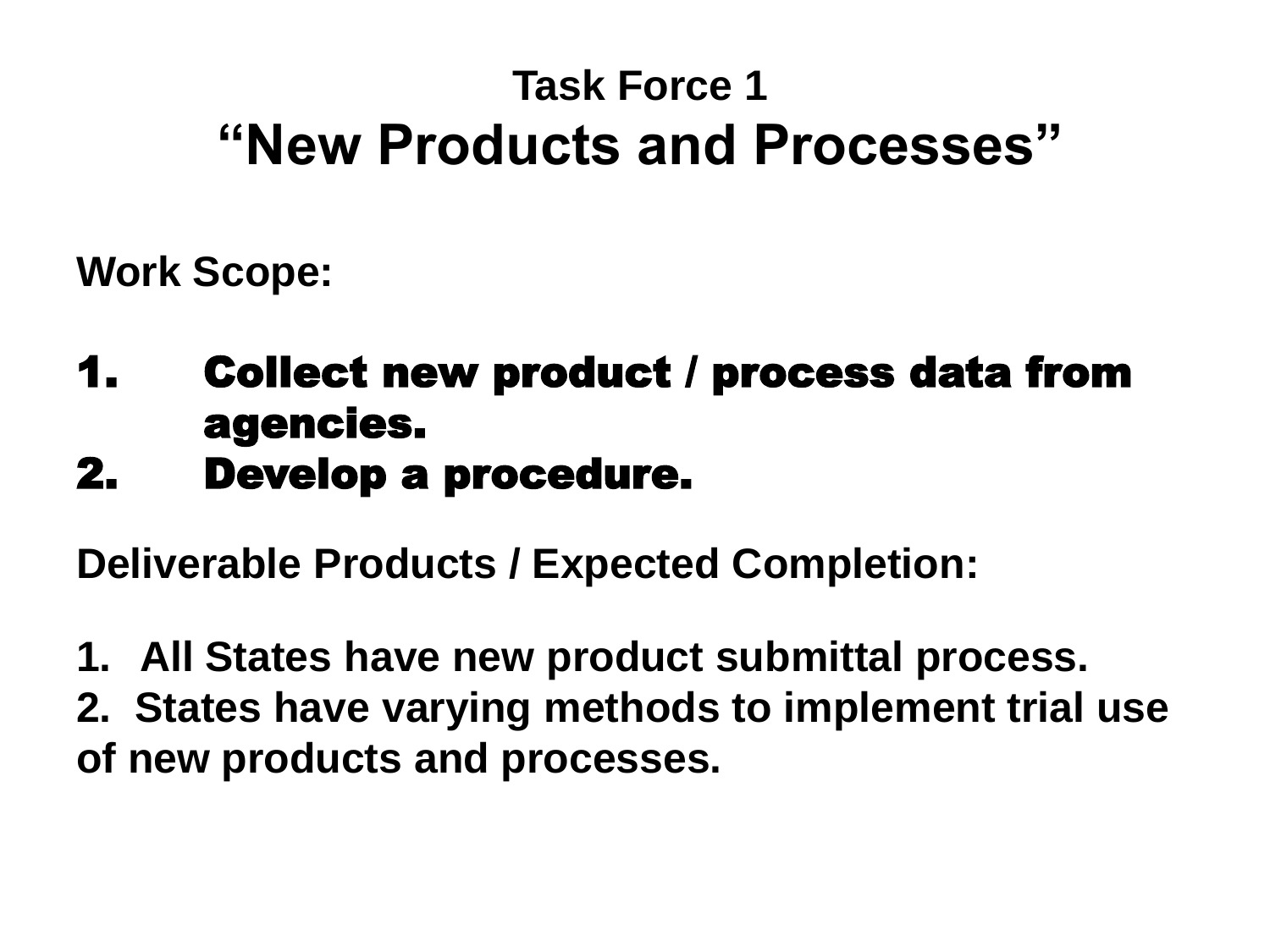1. Does the agency have a new product submittal process? ALL AGENCIES HAD SOME TYPE OF NEW PRODUCT SUBMITTAL PROCESS

#### 2. Does the agency allow for use of sole source or proprietary products?

 ALL AGENCIES HAD CONDITIONS THAT ALLOWED SOLE SOURCE OR **PROPRIETARY** 

PRODUCTS.

|                  |                                                    |                                                             | <b>Task Force 1 - "New Products and Processes"</b>                                                      |
|------------------|----------------------------------------------------|-------------------------------------------------------------|---------------------------------------------------------------------------------------------------------|
|                  | <b>Has New Product</b><br><b>Submittal Process</b> | <b>Allows Sole Source or</b><br><b>Proprietary Products</b> | <b>Notes</b>                                                                                            |
| Missouri DOT     |                                                    |                                                             | Must meet certain criteria, including FHWA guidelines                                                   |
| Manitoba DOT     |                                                    |                                                             | Will determine if other DOTs are using it, then will conduct<br>field evaluation                        |
| Minnesota DOT    |                                                    | Υ                                                           | Per FHWA guidelines                                                                                     |
| South Dakota DOT |                                                    |                                                             | Per FHWA guidelines                                                                                     |
| lowa DOT         |                                                    |                                                             | For experimental application and with usage of<br>generic specifications to allow competitive bids      |
| North Dakota DOT |                                                    |                                                             | For trial or experimental basis and/or when product is<br>available from only one source.               |
| Indiana DOT      |                                                    | Υ                                                           | Requires approval of the Commissioner and if Federal<br>funds are used must comply with FHWA guidelines |
| Michigan DOT     |                                                    |                                                             | Use generic specifications that do not specifically call<br>out a sole source.                          |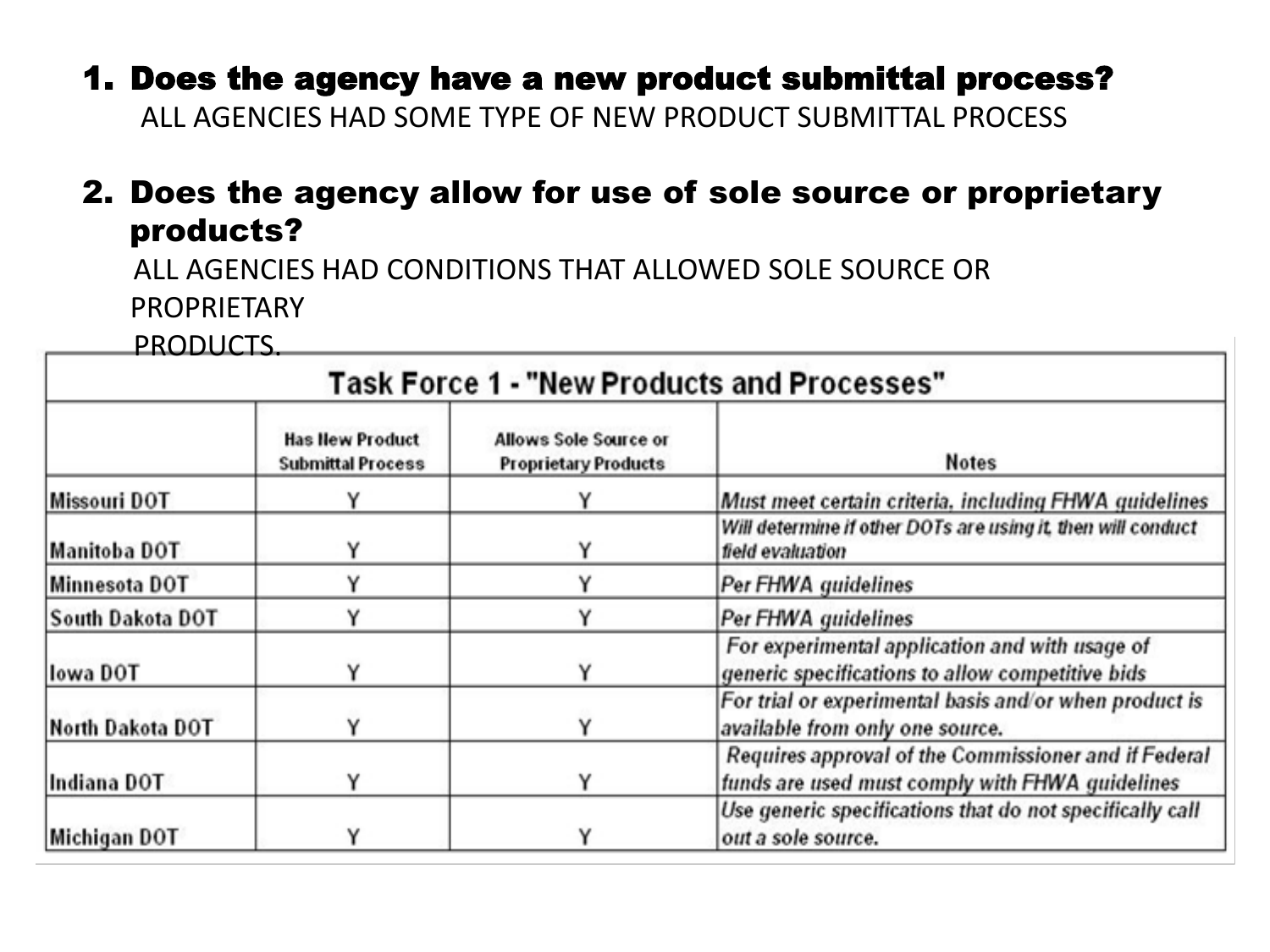### **Only four responding agencies advised they had a formal process in place to evaluate performance of preservation products or processes.**

|                  |                                                                                                     | Task Force 2 - "Preservation Product Performance Evaluations"                                                                                                                                                                                                                           |
|------------------|-----------------------------------------------------------------------------------------------------|-----------------------------------------------------------------------------------------------------------------------------------------------------------------------------------------------------------------------------------------------------------------------------------------|
|                  | <b>Has Process for</b><br><b>Evaluating Performace of</b><br>Preservation Products and<br>Processes | <b>NOTES</b>                                                                                                                                                                                                                                                                            |
| Missouri DOT     | N                                                                                                   | MoDOT has had a measure in place on the cost of chip seals by MoDOT forces and by contract.<br>This measure will be modified in January of 2013 to track the performance as well as cost of chips<br>seals as well as other pavement preservation techniques.                           |
| Manitoba DOT     | Y                                                                                                   | Each treatment has different performance criteria. Does not have a formal process yet<br>for some of our pavement preservation treatments and products. Manitoba plans to<br>create a Pavement Preservation Guidelines Manual within the next year                                      |
| Minnesota DOT    | ?                                                                                                   | Measuring both the performance and cost effectiveness has proven to be very difficult. Results<br>(pavements) take a long time to show how treatments are extending the service life. We are<br>starting to get more data. Much work remains to be done.                                |
| South Dakota DOT | N                                                                                                   | South Dakota does not have a formal process to evaluate pavement preservation treatments,<br>however our Pavement Management System does track performance and conditions of our<br>system on a yearly basis so these treatments performance can be tracked and evaluated if<br>needed. |
| llowa DOT        | И                                                                                                   | The lowa DOT does not currently have a specific evaluation process for pavement preservation<br>procedures. The DOT is in the very early stages of discussing how we might evaluate<br>preservation processes so we can assign a "benefit value" to the different treatments.           |
| North Dakota DOT | Y                                                                                                   | For the most part, pavement preservation processes are evaluated anecdotally in the field. If a<br>district tries a microsurfacing project, and they notice a benefit, they will likely continue to utilize<br>that treatment, at that time in the pavement cycle, in the future.       |
| Indiana DOT      | Y                                                                                                   | Uses 3 Year evaluation plan set up for random jobs of various treatment types                                                                                                                                                                                                           |
| Michigan DOT     | Y                                                                                                   | Uses "ASSHTO Research Protocol for Pavement Preservation"                                                                                                                                                                                                                               |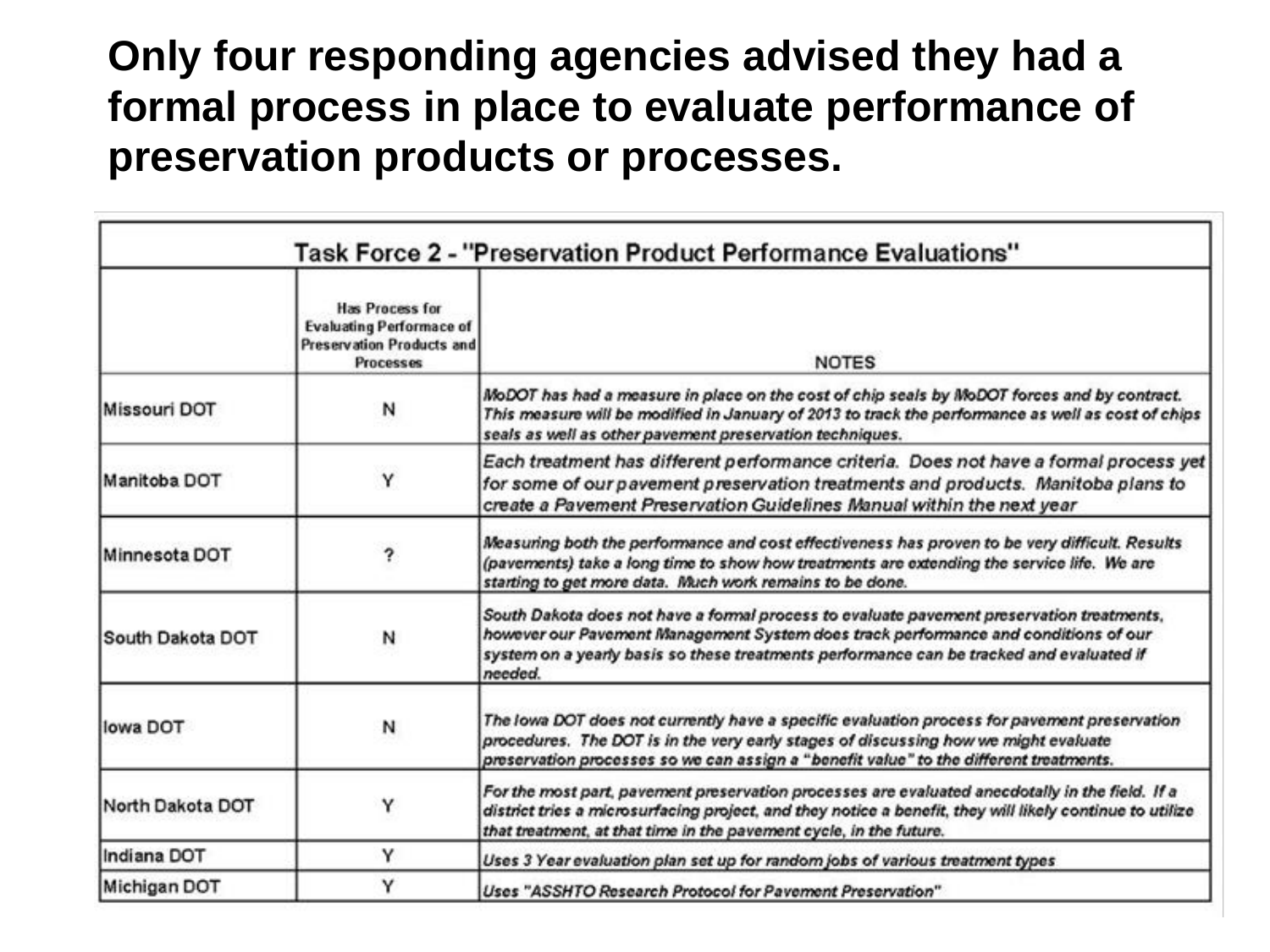### Task Force 2 "Preservation Product Performance Evaluations"

**Work Scope:** 

1. Research current reporting methods.

**Deliverable Products / Expected Completion:** 

1. Uniform reporting method to evaluate the results of pavement preservation products and processes. In turn, their continued use will be more easily justified. [Sept. 2014]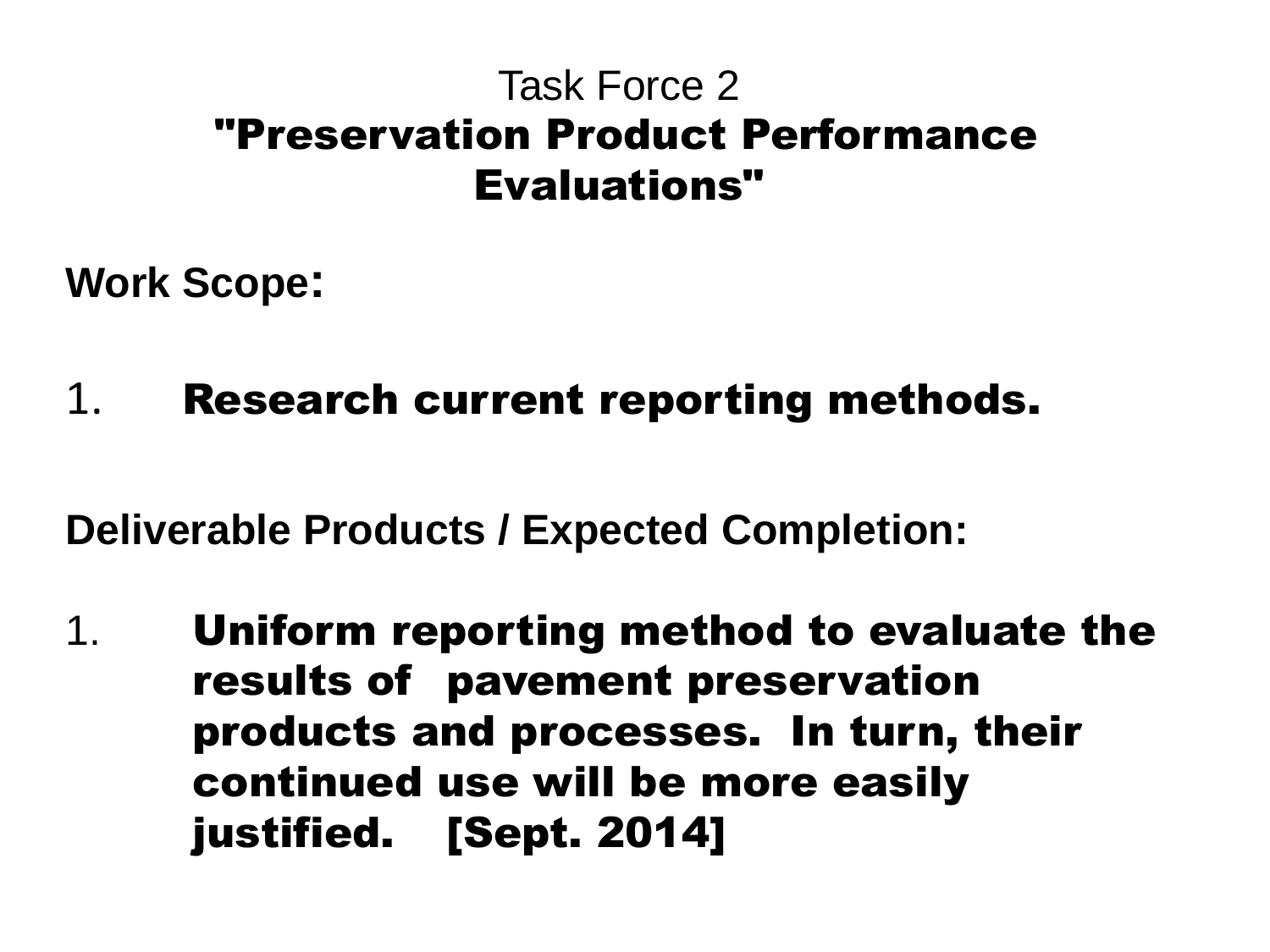| AASHTO Product Evaluation List - Windows Internet Explorer           |                          |                              | - FX |
|----------------------------------------------------------------------|--------------------------|------------------------------|------|
| $\bigodot$ $\bigodot$ $\bigodot$ http://dev.apel.transportation.org/ | 8 OneView Internet Login | AASHTO Product Evaluation  X |      |
| File Edit View Favorites Tools Help                                  |                          |                              |      |
|                                                                      |                          |                              |      |

| <b>AASHTO: The Voice of Transportation</b>                                                     |                                                                                                                                                                                                                                                                                                                                                                                                                                                                                                                                            | Search: | Wednesday, August 29, 2012<br>Ð |
|------------------------------------------------------------------------------------------------|--------------------------------------------------------------------------------------------------------------------------------------------------------------------------------------------------------------------------------------------------------------------------------------------------------------------------------------------------------------------------------------------------------------------------------------------------------------------------------------------------------------------------------------------|---------|---------------------------------|
| <b>MY APEL LOGIN</b>                                                                           | <b>AASHTO Product Evaluation List Management System</b>                                                                                                                                                                                                                                                                                                                                                                                                                                                                                    |         |                                 |
| E-Mail Address:<br>Password:<br>Login<br>- Get Password                                        | Welcome to the AASHTO Product Evaluation List (APEL) web site. This site provides a repository consisting<br>of findings from the evaluation and testing of new and/or proprietary, engineered transportation products.<br>My APEL - Please select My APEL to access your APEL account specific information.<br>Vendors can select My APEL to access information regarding products that you have<br>submitted for evaluation or certification. Agencies can select My APEL to upload<br>information for products that you have certified. |         |                                 |
| <b>APEL</b><br>$:$ HOME<br>$:$ MY APEL                                                         | Completed Evaluations - Please select Completed Evaluations to see the complete list of<br>product evaluations handled by APEL.                                                                                                                                                                                                                                                                                                                                                                                                            |         |                                 |
| $\therefore$ COMPLETED EVALUATIONS<br>: CERTIFIED PRODUCTS<br><b>REGISTER</b><br>t.,<br>:- FAQ | Certified Products - Please select Certified Products to see the list of certified products<br>handled by APEL.                                                                                                                                                                                                                                                                                                                                                                                                                            |         |                                 |
| :- CONTACT US                                                                                  |                                                                                                                                                                                                                                                                                                                                                                                                                                                                                                                                            |         |                                 |

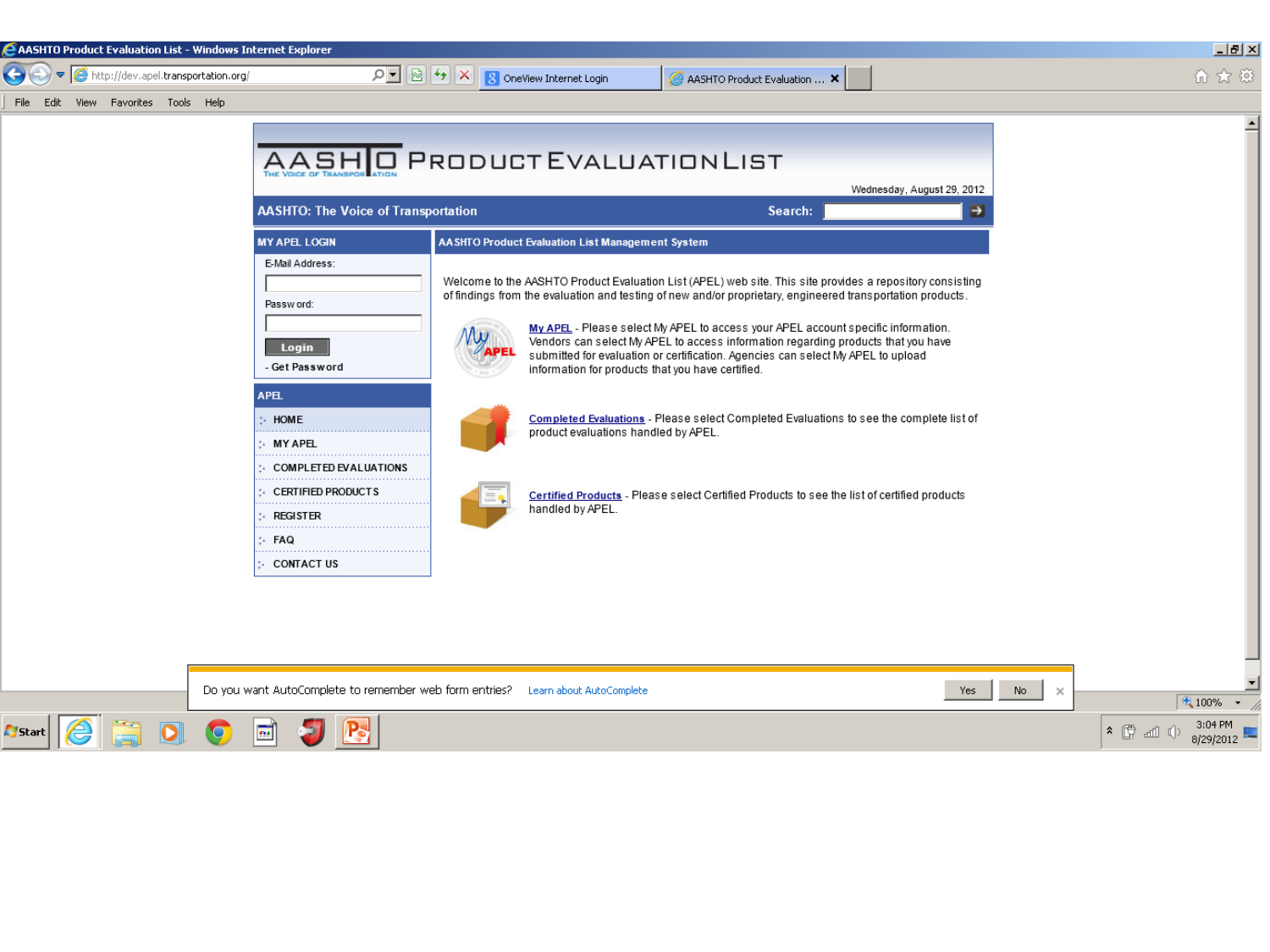**APEL System has the potential as a repository for State DOT findings on trial use of new products and processes**

**APEL is forming an advisory committee to assist in system improvements. The committee will be comprised of volunteer's from State DOT'S**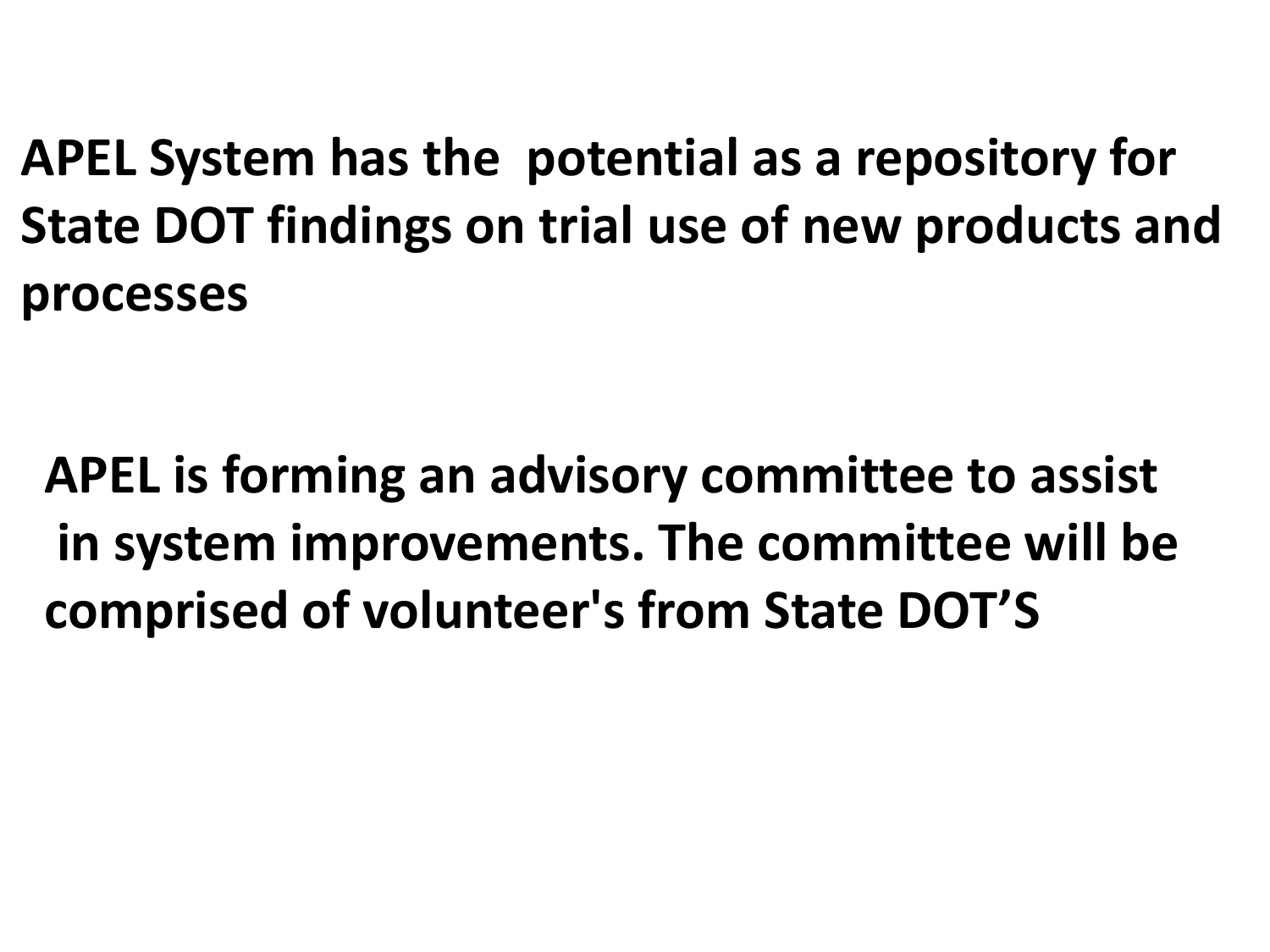# General Information

- Only states can upload products
- States can have 1 or multiple users
- Multiple states can upload certifications about the same product
- Multiple files can be attached
- Search engine is easy to use
- APEL Coordinator: Evan Rothblatt, [erothblatt@aashto.org](mailto:erothblatt@aashto.org), Tel: 202-624-3648